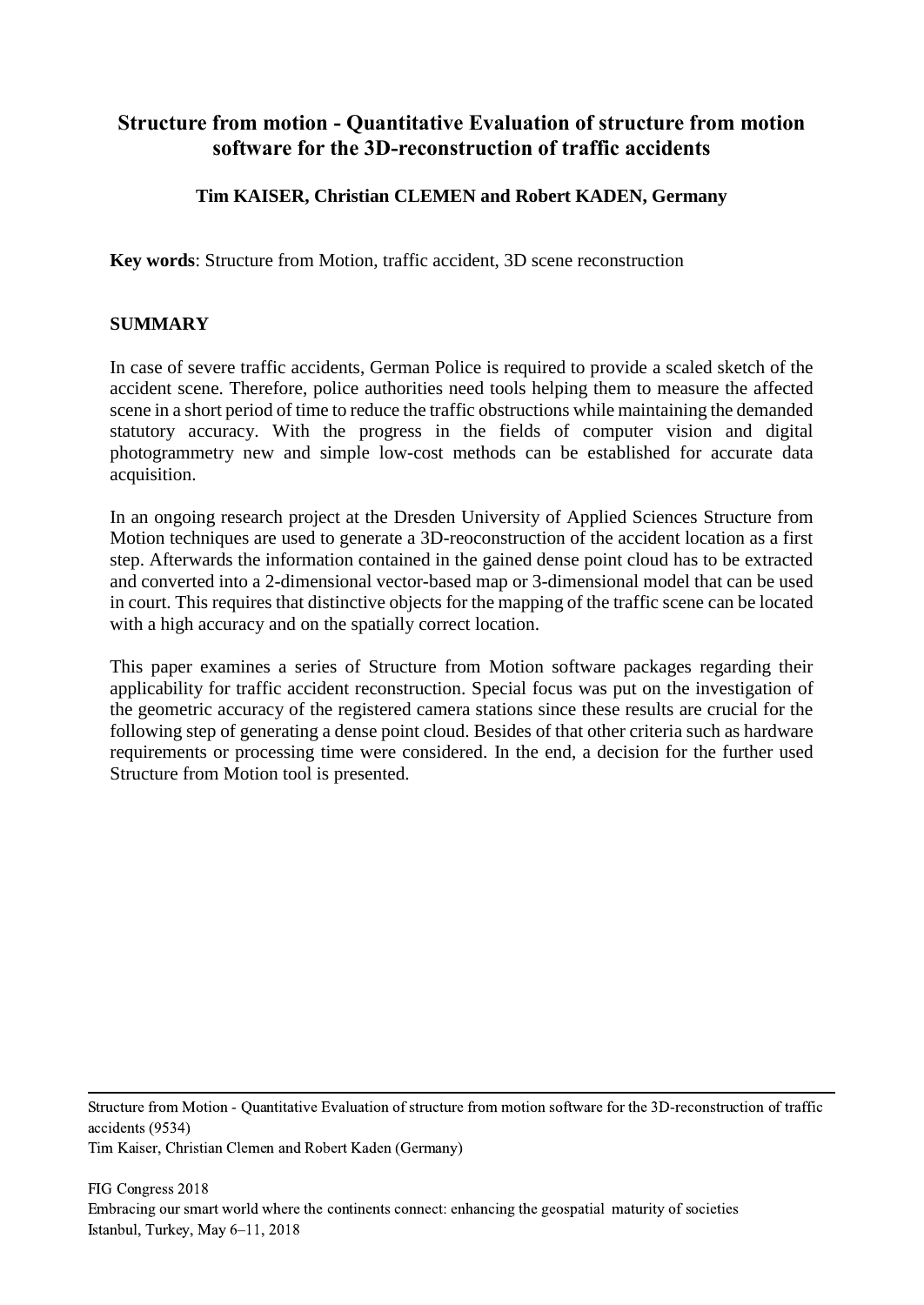# **Structure from motion - Quantitative Evaluation of structure from motion software for the 3D-reconstruction of traffic accidents**

### **Tim KAISER, Christian CLEMEN and Robert KADEN, Germany**

### **1. INTRODUCTION**

In case of severe traffic accidents, German police authorities are required to provide a sketch of the incident location that has to contain the most important features of the scene such as the final location of cars, traffic signs, skid marks or road markings. In the state of Saxony this sketch is prepared in the scale of 1:200 so that it can be used in court (Sächsisches Staatsministerium des Innern 2016). This means that accurate reconstruction of the scene using appropriate measurement methods is essential. Clearly, the field of geodesy and surveying is offering various techniques to fulfill this task. Nevertheless, there is always the area of conflict between the reachable accuracy and the ease of use of the respected method since assigned police officers are not intensively trained experts in surveying.

In addition, the exact and accurate surveying of the location is in great conflict with the demand of clearing the affected roads as fast as possible. Closing roads for multiple hours for mapping the scene has negative impact on the remaining traffic. There is an estimation that by saving one minute for the time of road clearance affected motorists will also save four to five minutes on their primary way (Cooner, Balke 2000).

In a prior research project, the Dresden University of Applied Sciences in cooperation with the company SOEASY has developed a specific CAD application for police authorities in Saxony. The software is specifically tailored to the requirements in the respective field of use. The software features a direct connection to a total station with the aim of trying to make the whole mapping workflow as easy as possible. However, police officers still have to be trained extensively for operating the devices. Additionally it would be very cost-intensive to supply each police unit with their own total station and the necessary training for the officers.

The recent and rapid progress in the domain of photogrammetric Computer Vision and especially in the field of Structure from Motion (SfM) influenced the idea to make use of such measuring techniques for the 3D-reconstruction of traffic accidents. Therefore, the overall aim of the current ongoing research project is to implement a SfM-workflow generating a 3D point cloud that in the end can be used to generate an accurate sketch of the accident scene. Since a complete new implementation of a robust SfM-workflow is very complex and time-consuming, we decided to search for an open source pipeline. The overall aim of this paper was to agree on one of the investigated SfM tools for our further research based on this evaluation. Some of the characteristics / questions that were specifically evaluated are among other things:

Accuracy of the registered camera views

Structure from Motion - Quantitative Evaluation of structure from motion software for the 3D-reconstruction of traffic accidents (9534)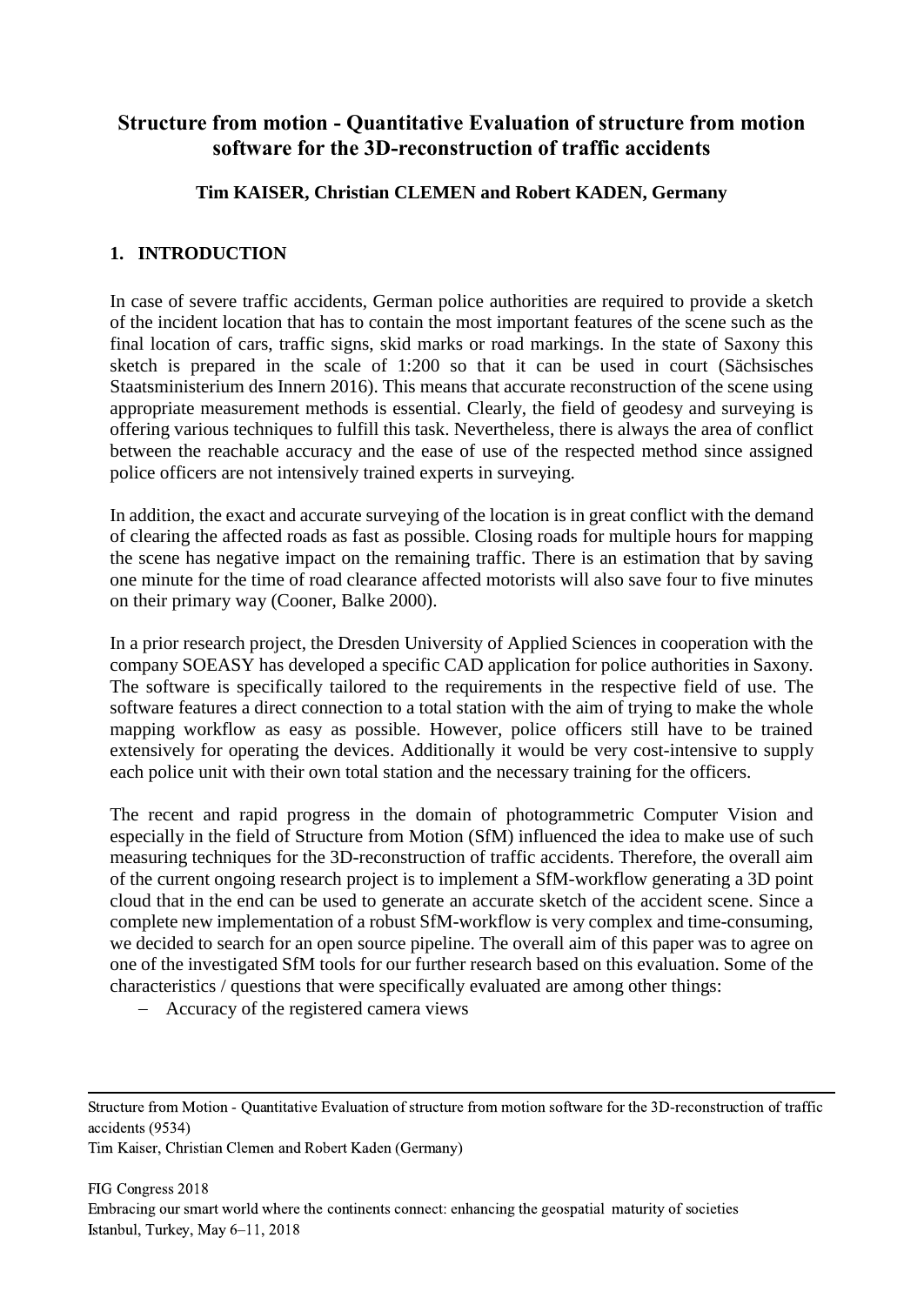- Hardware requirements and ease of use
- To which extent affect the implemented feature detection algorithms the results of the SfM-workflow?

### **2. RELATED WORK**

#### **2.1 3D Reconstruction and Mapping of Traffic Accidents**

The application of "traditional" geodetic and photogrammetric measurement methods for the reconstruction and mapping of traffic accidents is not something new. Police units around the world make use of various techniques for capturing the incident scene. This includes very basic measuring methods such as surveying wheels or tape measures (Kaden 2005). However, using these devices is time consuming and the accomplished results are negatively affected by error sources like curbs or little hills. In addition, these analogous methods are very error-prone. During the stressful situation of accident reconstruction when officers are under time pressure transposing of digits or reading errors are likely to happen. Therefore, a complete digital data processing workflow can ease the accident reconstruction

That is why many police authorities make use of total stations for the capturing of accident scenes (Agent et al. 2005; Stáňa et al. 2017). This can speed up the reconstruction process especially if the accident scene is widespread. The Saxon police also noted the benefits of a total station so that the development of the customized CAD software ForensicSurvey started.

In recent years, Terrestrial Laser Scanners (TLS) gained more and more attraction for applications in the forensic sector. Buck et al. (2013) for example showed the benefits of TLS data for the reconstruction of the circumstances of fatal casualties. Whereas Pagounis et al. (2006) directly investigated the use of laser scanners for the application of accident reconstruction. They successfully showed that the captured 3D data can be turned into a 2D map respectively sketch of the accident scene. However, TLS produces a huge amount of data that needs to be filtered. This requires a notable amount of time for training the officers. Besides of that the respective gear is expensive so that it might not be feasible to equip every police unit.

Besides of using total stations or Terrestrial Laser Scanning a couple of research projects already investigated the capabilities of photogrammetric methods for the reconstruction of traffic accident scenes. For example Fraser et al. (2008) and Du et al. (2009) demonstrated that photogrammetry can deliver accurate reconstruction results using consumer grade cameras and a self-calibrating process. However, a big downside of the proposed methods are that specific coded targets and/or special scale bars have to be placed at the accident location. The need to prepare the scene properly before the image acquisition is one of the major drawbacks of the photogrammetric measurement technique and significantly increases the burden for a successful application within police departments. Police officers for example have to make sure that they always capture the coded target markers with enough detail so that they can be identified in multiple images. In addition, the present light conditions at the scene have to be

Structure from Motion - Quantitative Evaluation of structure from motion software for the 3D-reconstruction of traffic accidents (9534)

Tim Kaiser, Christian Clemen and Robert Kaden (Germany)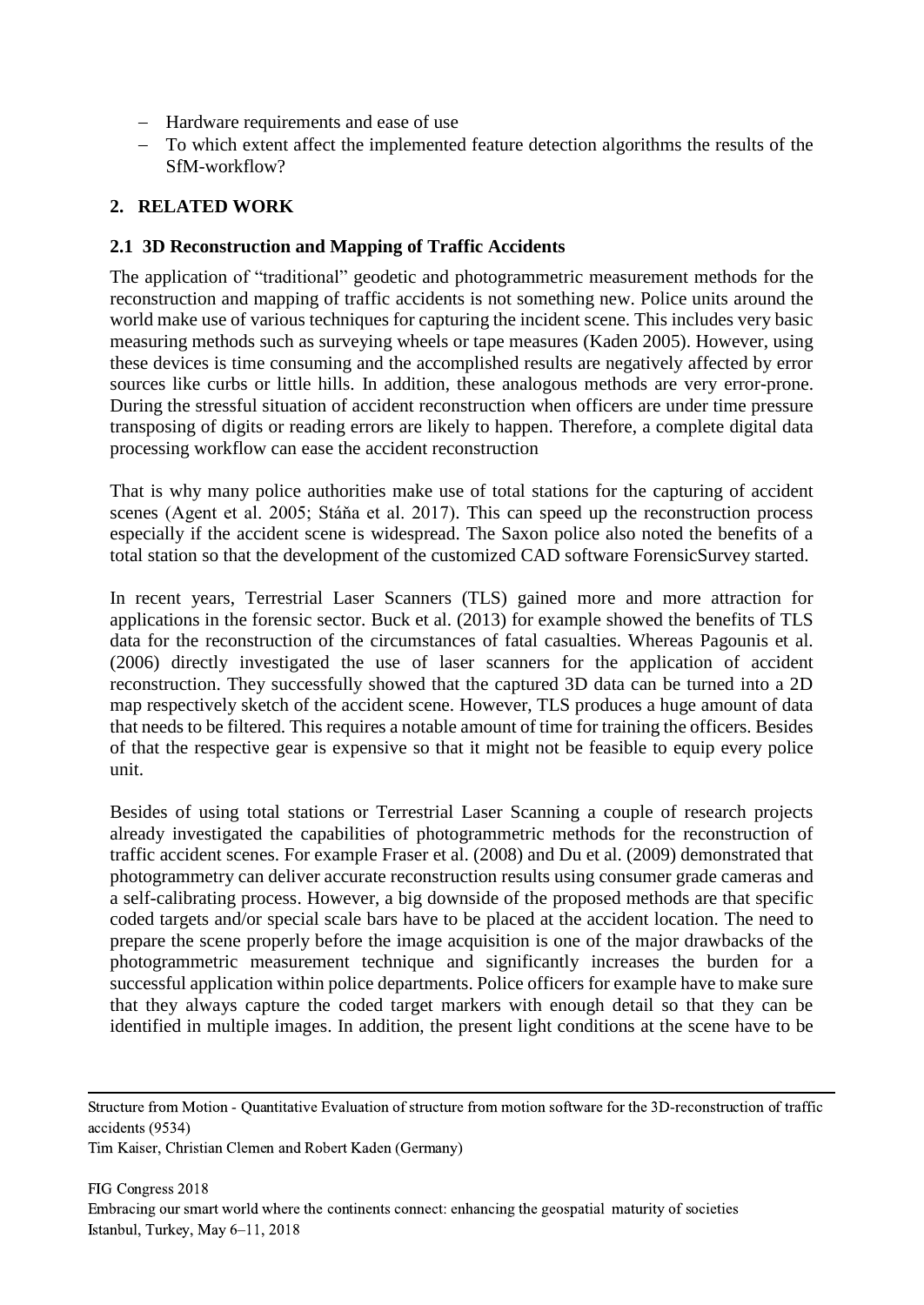considered in a way that the correct matching of the markers becomes possible. Since accident locations are outdoors this can be a challenging task. Furthermore, a notable amount of time is needed for the installation of the markers that in turn extends the duration of road closures and obstructions.

One advantage that both TLS and photogrammetric methods have in common is the fact that by producing a complete 3D reconstruction of the scene it becomes possible to map important objects that might have been missed during the initial data acquisition. After the accident location is once cleared, a later mapping becomes impossible when using a total station or a surveyor's wheel for the capturing process. The location can be revisited, at least virtually, though when TLS or photogrammetry techniques were applied instead.

These findings show that photogrammetric accident reconstruction can deliver good results. However, it is very important to keep the reconstruction process for the police officers as simple as possible in order to raise the acceptance and to foster the utilization for the particular measuring method. That is why our reconstruction idea makes use of the Structure from Motion approach. As can be seen in the next chapters, Structure from Motion needs neither specialized coded targets nor specialized measurement cameras making the raw data acquisition a lot easier. The most important aspect to get good results is to respect some basic principles regarding the image capturing process and the resulting image network geometry. The teaching of police members in these principles is a lot easier compared to the required training for a total station.

## **2.2 Structure from Motion**

Despite of differing in some details throughout the specific pipeline, all investigated software packages perform similar steps for the photo-based 3D reconstruction. The first step always comprises of extracting homologous points (also called keypoints) from the input images. The most common approach for this task is the so-called SIFT-Operator (Scale Invariant Feature Transform) presented by Lowe (2004). All in our evaluation investigated software systems make use of SIFT-Features or slightly variants thereof, except regard3D that uses so-called AKAZE-Features (Alcantarilla et al. 2013). Since the SIFT algorithm is patented (using it for research purposes is free though) AKAZE-Features might be a good alternative for the keypoint extraction process as there are no legal restrictions.

After matching the extracted key points, they are used to determine the cameras orientation and position. Robust parameter estimation is required to filter wrongly matched outliers. In most SfM tools this is done with the help of the RANSAC algorithm (Random Sample Consensus, Fischler, Bolles (1981)) or one of its variations. After determining the camera intrinsics and extrinsics as well as the 3D location of the extracted feature points, a bundle block adjustment is performed to refine the initial values. This step concludes the actual SfM workflow.

In most applications the resulting camera parameter and especially the sparse point cloud contains to less information in terms of measured 3D points. Therefore, dense matching or multi-view stereo algorithms (MVS) are applied to generate a much denser point cloud with

Structure from Motion - Quantitative Evaluation of structure from motion software for the 3D-reconstruction of traffic accidents (9534)

Tim Kaiser, Christian Clemen and Robert Kaden (Germany)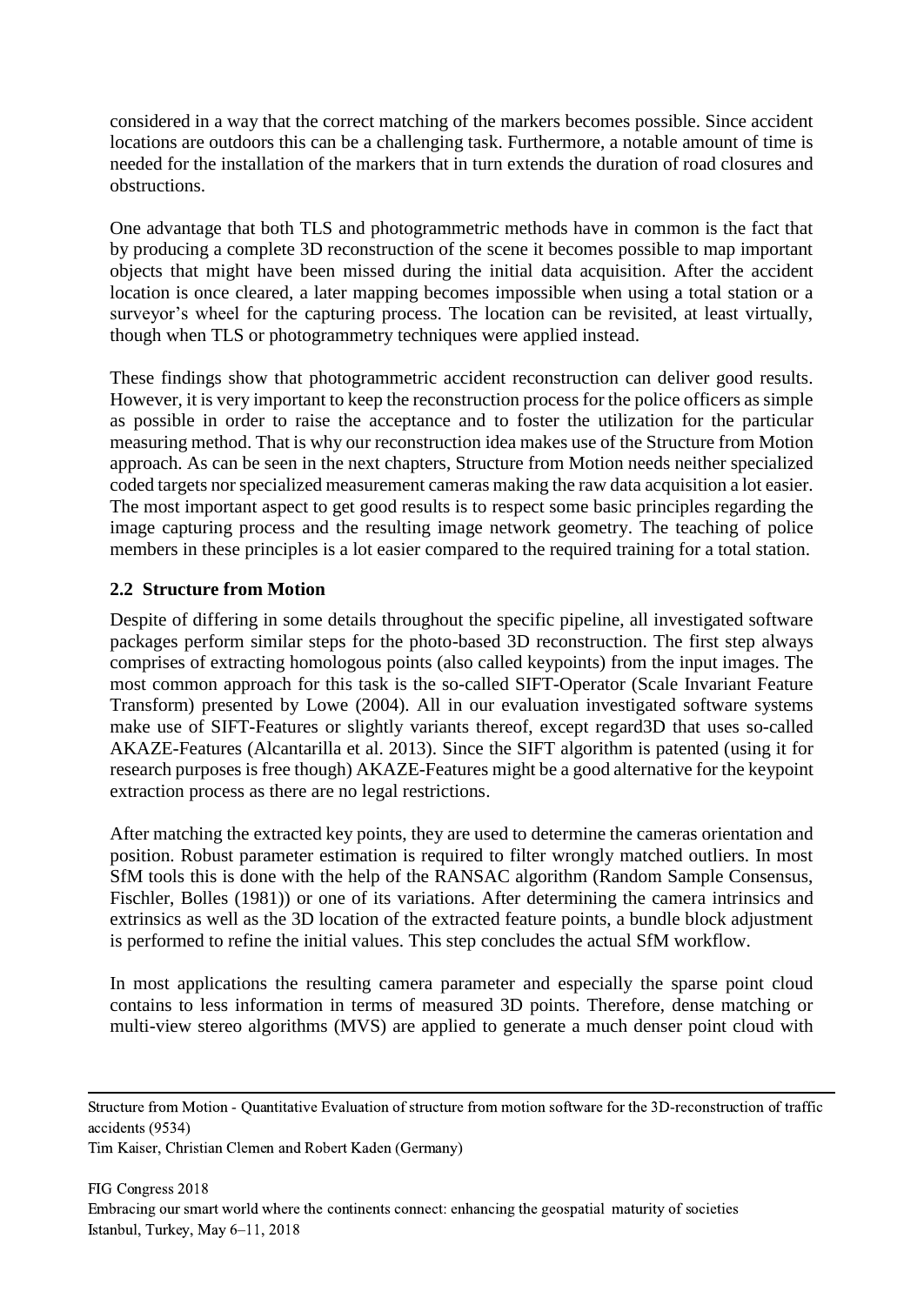much more information. In a first step, the algorithms use the calculated camera parameters to undistort the images. Afterwards the dense point cloud can be generated using the distortion free images.

## **3. EVALUATION OF SOFTWARE PACKAGES**

## **3.1 Selected Software Packages**

In recent years, numerous open-source software tools and software packages dealing with structure from motion have been developed and released. However, these systems vary in respect to their targeted use case and usability. The first published SfM tools originated from the computer vision discipline. They put their main emphasis on robust reconstruction even when using an inhomogeneous set of input images and not on generating a very accurate 3D object reconstruction as known from photogrammetric tools.

Since it is not possible to evaluate all available SfM-packages at once, we have chosen four systems for further investigation. The four packages are:

- VisualSFM (Wu 2011)
- Colmap (Schonberger, Frahm 2016)
- openMVG (Moulon et al. 2017)
- $-$  regard 3D (Regard 3D 2018)

Furthermore, the tests were carried out with the commercial Software Agisoft Photoscan. Due to its easy handling and usability, Agisoft Photoscan is a very widely used SfM tool in the field of geosciences and can be regarded as a reference tool. For the better comprehension of the results, it is important to note that all tests were performed using the default parameters of the respective software tool. By adjusting some of the changeable parameters, it might be possible to get other results.

The resulting camera positions and point clouds are typically only referenced in a local arbitrary coordinate system. Additionally they are not up to scale. In order to correctly georeference the results, Ground Control Points (GCP) are needed. The various SfM software tools differ in respect to the processing step when the GCP based transformation is performed. Some tools allow to integrate the GCP information into the bundle adjustment step as further constraints. Whereas with other systems the transformation is performed by searching the corresponding point locations in the dense point cloud. This way the parameters for a seven-parameter Helmert transformation can be estimated. In general, the approach to supply the GCP data during bundle adjustment is the preferred way as the step of selecting the corresponding points in the dense point cloud can be a challenging task and has to be regarded as an additional error source.

### 3.1.1 Implemented camera models

In computer vision and photogrammetry, various options for the modelling of a camera exist. Depending on the chosen camera model a different number of distortion parameters are

Structure from Motion - Quantitative Evaluation of structure from motion software for the 3D-reconstruction of traffic accidents (9534)

Tim Kaiser, Christian Clemen and Robert Kaden (Germany)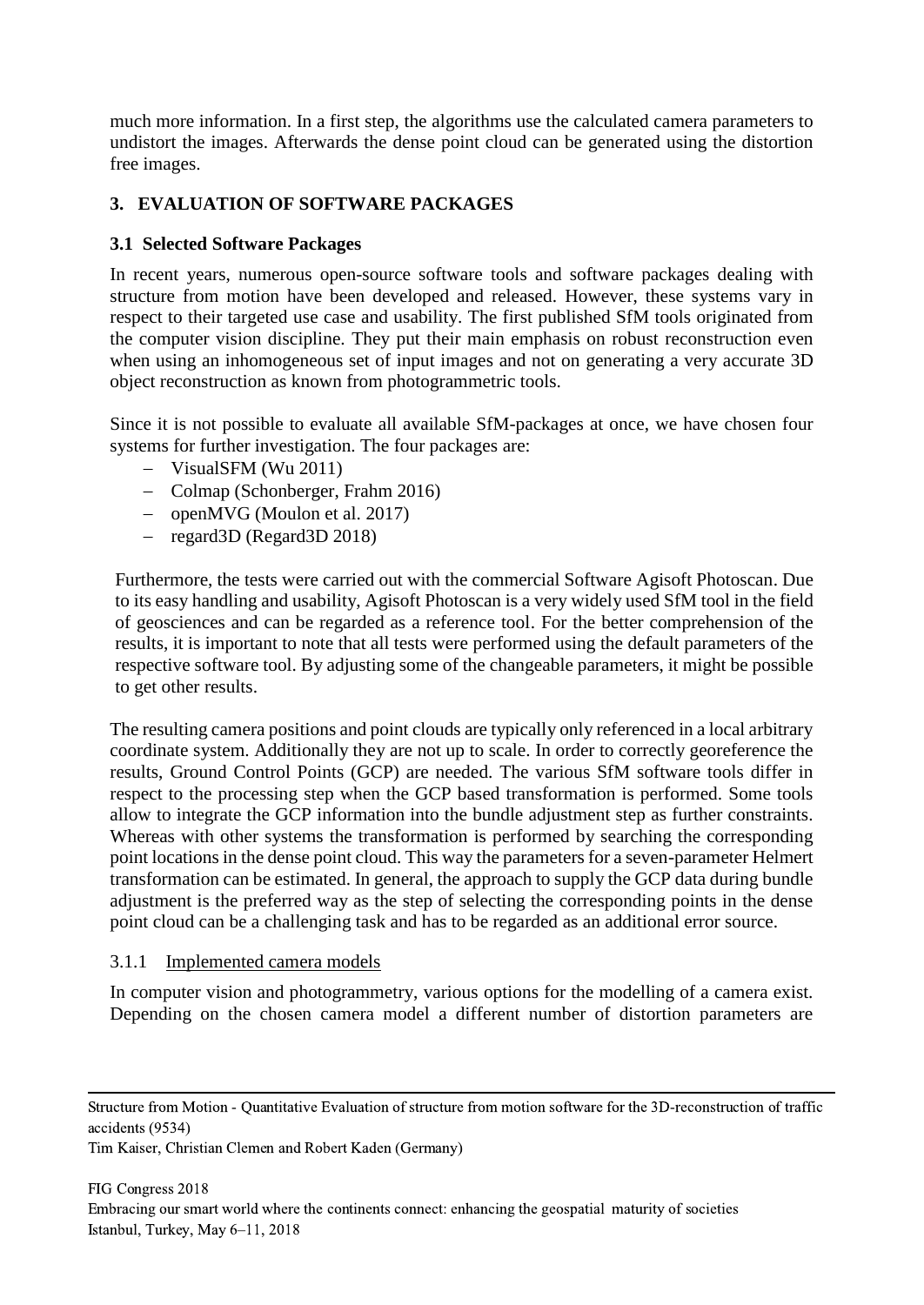considered. Using simpler camera models can have negative effect on the obtained results during the MVS stage. Eltner, Schneider (2015) for example demonstrated that SfM pipelines that implement only one radial distortion parameter (such as VisualSFM and Colmap) can produce a dense point cloud with great deviations from the real world object.

To overcome this effect, they undistorted the initial images with their own camera parameters obtained from a separate camera calibration using a specialized test procedure. After running the pipeline with the separately undistorted images better results could be obtained. However, this calibration procedure would be an additional step for the police officers to deal with. Since deeper photogrammetric knowledge is required for camera calibration this can negatively influence the willingness and acceptance to use SfM as the basic reconstruction tool. To sum it up, it can be said that the implemented camera model influences the result of the dense point cloud as undistorted input images are needed for the dense matching. Therefore, a camera model that considers additional distortion parameters should be preferred over a rather simplistic camera model.

### 3.1.2 Basic characteristics of the software systems

This section shall summarize some basic specifications for each software system [\(Table 1\)](#page-5-0). The used default settings are underlined. Concerning the implemented camera models, parameters abbreviated with k are radial distortion coefficients and the ones with p are tangential distortion coefficients.

|                                                                                      | <b>VisualSFM</b>                                   | openMVG                          | Colmap                                        | regard3D                 | <b>Agisoft</b><br>Photoscan                             |
|--------------------------------------------------------------------------------------|----------------------------------------------------|----------------------------------|-----------------------------------------------|--------------------------|---------------------------------------------------------|
| <b>Dense</b><br><b>Matching</b>                                                      | PMVS/CMVS                                          | openMVS                          | integrated<br>(CUDA<br>required)              | openMVS                  | integrated                                              |
| <b>License</b>                                                                       | Freeware<br>(not for<br>commercial<br>purposes)    | Mozilla<br>Public<br>License 2   | <b>GNU</b><br>General<br>Public<br>License v3 | <b>MIT</b> License       | Proprietary                                             |
| Camera<br><b>Model</b><br>parameters<br>(in addition<br>to fx, fy, cx,<br>$\bf{cy})$ | k1<br>(one set of<br>parameters for<br>each image) | various<br>models;<br>k1, k2, k3 | various<br>models;<br>k1                      | various<br>models;<br>k1 | k1, k2, k3,<br>p1, p2<br>one model<br>for all<br>images |
| <b>Interface</b><br>(GUI or<br><b>CLI</b> )                                          | $GUI + CLI$                                        | <b>CLI</b>                       | GUI+CLI                                       | <b>GUI</b>               | GUI+CLI                                                 |

#### <span id="page-5-0"></span>*Table 1: Characteristics of the evaluated software tools*

Structure from Motion - Quantitative Evaluation of structure from motion software for the 3D-reconstruction of traffic accidents (9534)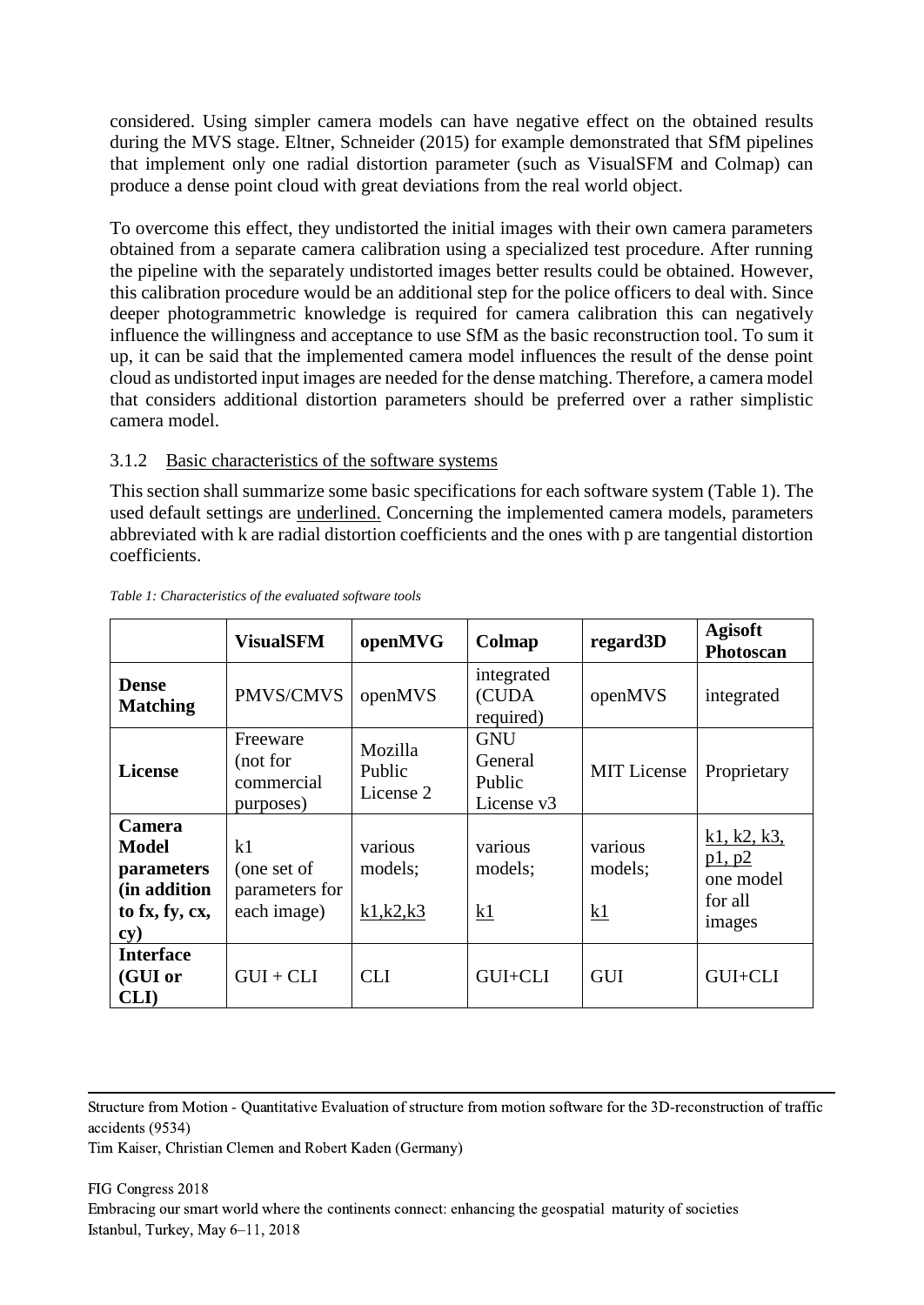| Feature<br><b>Detector</b>     | <b>SIFT</b>                                      | $SIFT +$<br><b>AKAZE</b>       | <b>SIFT</b>                                      | <b>AKAZE</b>                                     | Proprietary                    |
|--------------------------------|--------------------------------------------------|--------------------------------|--------------------------------------------------|--------------------------------------------------|--------------------------------|
| Geo-<br>referencing            | With external<br>tool after<br>dense<br>matching | During<br>bundle<br>adjustment | With<br>external tool<br>after dense<br>matching | With<br>external tool<br>after dense<br>matching | During<br>bundle<br>adjustment |
| <b>Hardware</b><br>specialties | Video card<br>required                           |                                | CUDA card<br>required                            |                                                  | $\overline{\phantom{a}}$       |

## **3.2 Sample Image Data**

In order to test the different software tools a set of images was acquired. The set covers an intersection in a densely build urban area (see [Fig. 1\)](#page-6-0). Since real photos of an accident scene were not available, we used this setting to simulate a real accident location as good as possible. Totally 61 photos were taken using a Canon EOS 5D Mark III with a sensor size of 5670 x 3840 pixel. The photos were captured circular around the intersection in order to achieve a high overlapping between the images. During the image acquisition step, no additional GCPs were measured.



<span id="page-6-0"></span>*Fig. 1: Overview of the location on the intersecton of Hochulstraße and Reichenbachstraße, Dresden. (Map data ©OpenStreetMap contributors, CC-BY-SA)*

Structure from Motion - Quantitative Evaluation of structure from motion software for the 3D-reconstruction of traffic accidents (9534)

Tim Kaiser, Christian Clemen and Robert Kaden (Germany)

FIG Congress 2018 Embracing our smart world where the continents connect: enhancing the geospatial maturity of societies Istanbul, Turkey, May 6–11, 2018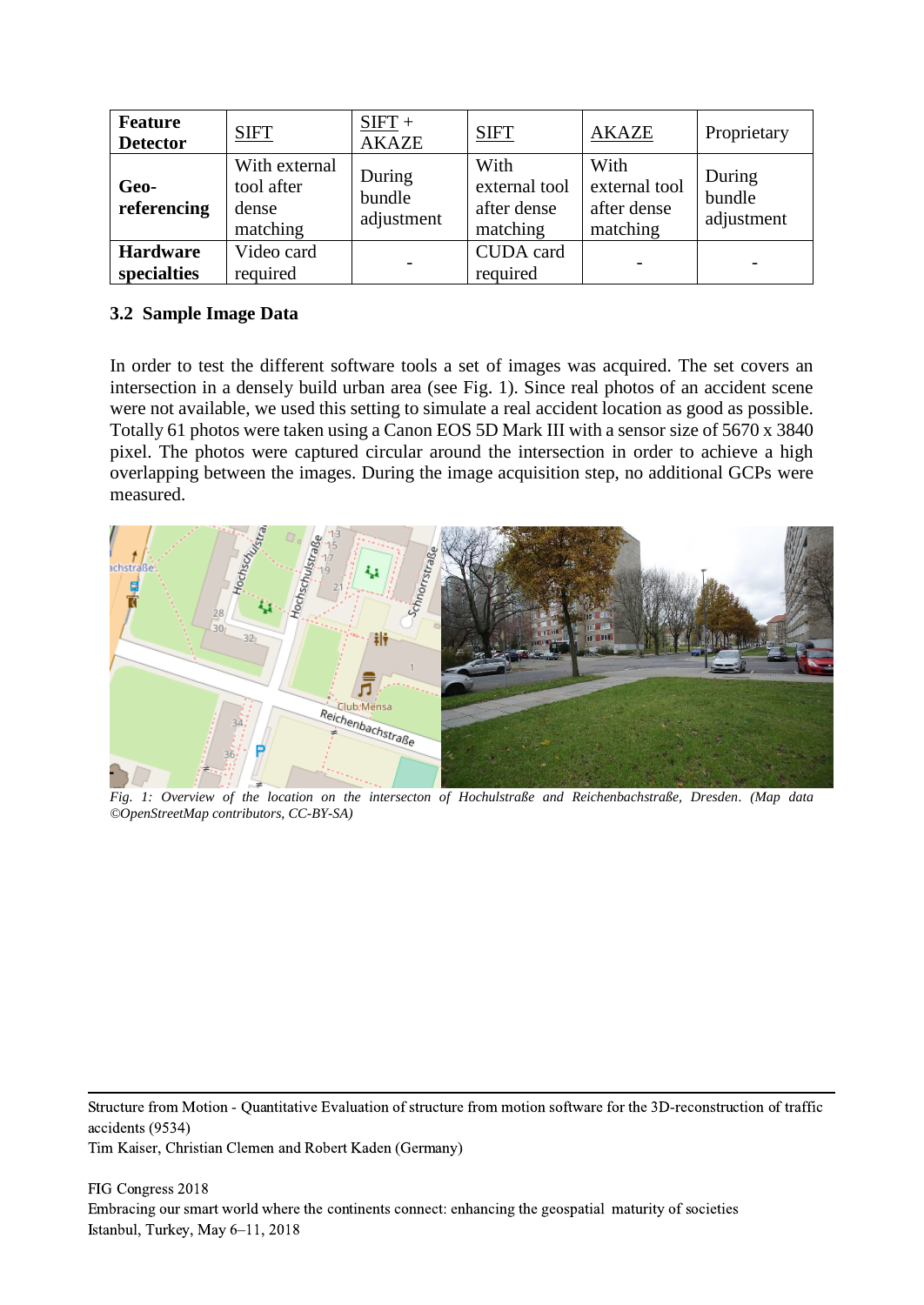## **3.3 Overall Results**

All evaluated software tools reconstructed the full set of 61 images. For the reconstruction process a computer with an Intel Core i7@2,8 GHz CPU, 16 GB RAM and a CUDA enabled video card was used. The following table [\(Table 2\)](#page-7-0) gives an overview of the basic results and processing times:

|                                      | <b>VisualSFM</b> | openMVG | Colmap | regard3D | <b>Agisoft</b><br>Photoscan |
|--------------------------------------|------------------|---------|--------|----------|-----------------------------|
| <b>Registered</b><br><b>Images</b>   | 61               | 61      | 61     | 61       | 61                          |
| <b>Processing</b><br>Time [min.]     | 6,5              | 25      |        | 148      | 5,5                         |
| Nr. Points in<br><b>Sparse Cloud</b> | 4456             | 32778   | 5879   | 27484    | 22471                       |

<span id="page-7-0"></span>*Table 2: Processing results*

The results show that openMVG and regard3D needed more time for the reconstruction than the other tools, since they do not use the video card for processing. Nevertheless, the processing time is passable in respect to the amount of images. They also produce a higher amount of points in the sparse point cloud.

### <span id="page-7-1"></span>**3.4 Investigation of Geometric Accuracy of Registered Views**

The main interest of the evaluation was put on the investigation of the geometric accuracy of the registered camera stations. Since the accuracy of the estimated camera stations and the camera parameters are crucial for the further processing step of calculating the dense point cloud, the eventually chosen software tool has to provide good and accurate results.

A common procedure to compare the results of a complete SfM pipeline (that means the generated dense point cloud) is to use terrestrial laser scanning (TLS) data as ground truth. In a first step Ground Control Points (GCP) are used to transform the generated point clouds in a common coordinate system. In case of the absence of GCPs the Iterative Closest Point (ICP) algorithm can be used to register the point clouds. After having completed this step, it becomes possible to determine the deviation between the reference and the SfM clouds.

However, our intention was to investigate the results of the actual SfM process. That means that a different approach was necessary. All investigated SfM tools reconstruct the 3D scene in their own local coordinate system. Therefore, the first step is to transform the calculated camera coordinates into one common system. We applied a principal axis transformation to all SfM results in order to have a common reference system as the base for a comparison. By only applying a principal axis transformation on the point clouds, they still have not the same scale in every reconstruction. To overcome this limitation we have selected two out of the 61 cameras

Structure from Motion - Quantitative Evaluation of structure from motion software for the 3D-reconstruction of traffic accidents (9534)

Tim Kaiser, Christian Clemen and Robert Kaden (Germany)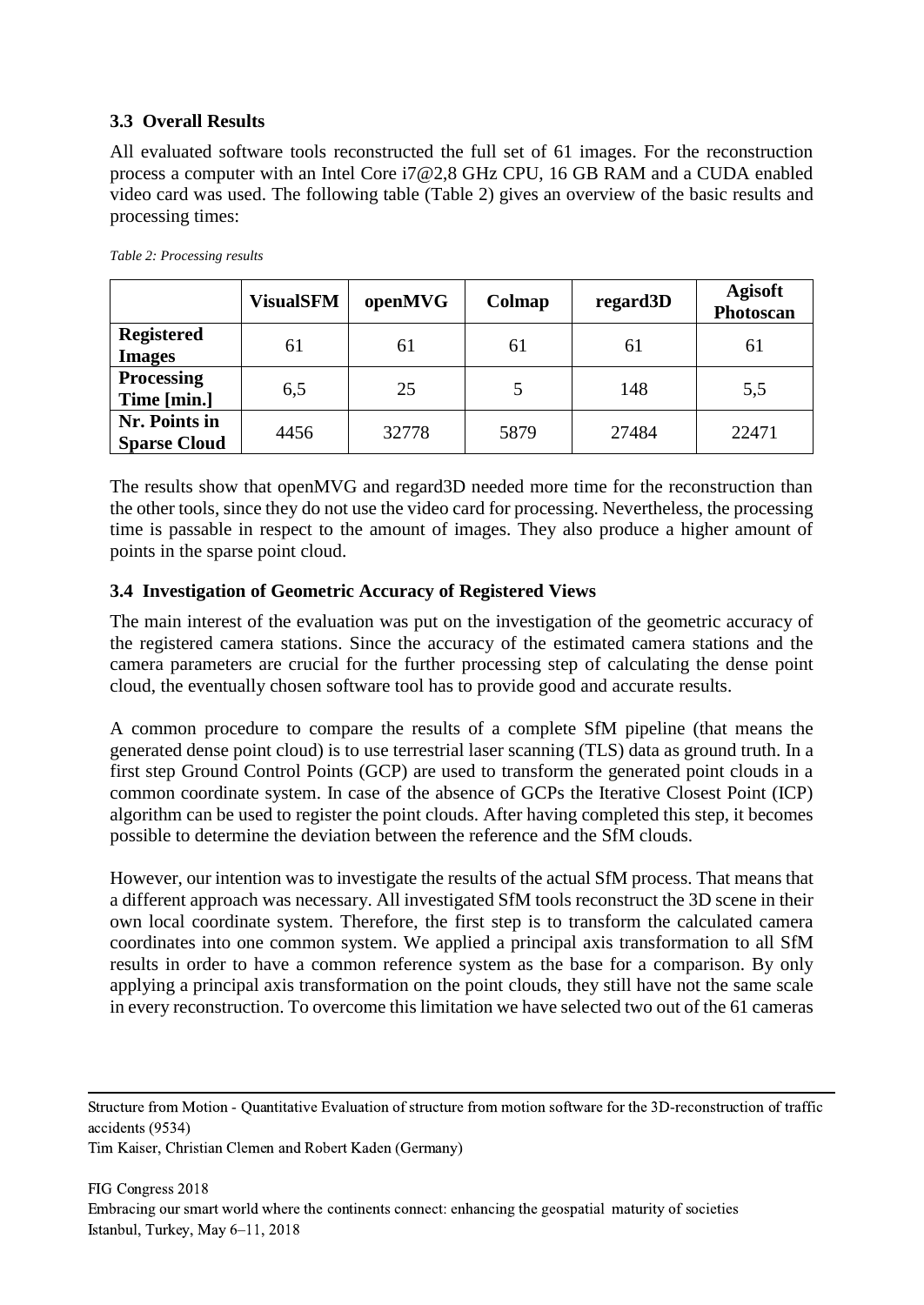and set an approximate distance between these two views. This way it becomes possible to scale all resulting camera views and point clouds the same way.

As a result, all calculated camera views are defined in the same coordinate system. In the next step, deviations in the camera center position are investigated. As reference for the five different bundle adjustment results, the median (out of five) camera center position for all 61 images was calculated. By calculating the median as reference observation, outliers and gross errors are not taken into account as strong as by using the average as the reference value. The median is then used to get the distance error for every image and for every software tool [\(Fig. 2\)](#page-8-0). The results of VisualSFM show a significant higher error compared to the other systems. Colmap's deviations are also quite high. On the other side, openMVG and regard3D deliver acceptable results. Evidently, Agisoft Photoscan delivers the best results. The main reason for investigating regard3D was that the tool by default uses AKAZE-features. The statistical examination shows that the results are comparable to the results of openMVG.



Deviation in meters from median for every image

#### <span id="page-8-0"></span>**4. DISCUSSION AND CONCLUSION**

The results of section [3.4](#page-7-1) show that especially VisualSFM but also Colmap have strong deviations from the median for the calculated camera centers. This might be attributed to their applied feature extraction process. If images with a higher resolution of 3200 pixels are used, both tools resize the images accordingly for faster processing. As a negative effect of the downsizing, less keypoints are computed leading to the presented results.

One problem all software tools have in common is the detection of keypoints on road areas. Asphaltic roads usually look very homogeneous and uniform without a lot of texture. This makes it hard for feature detection algorithms to find keypoints. [Fig. 3](#page-9-0) shows one of the sample images with the detected keypoints. The red dots indicate the keypoints found by Colmap, the

Structure from Motion - Quantitative Evaluation of structure from motion software for the 3D-reconstruction of traffic accidents (9534)

Tim Kaiser, Christian Clemen and Robert Kaden (Germany)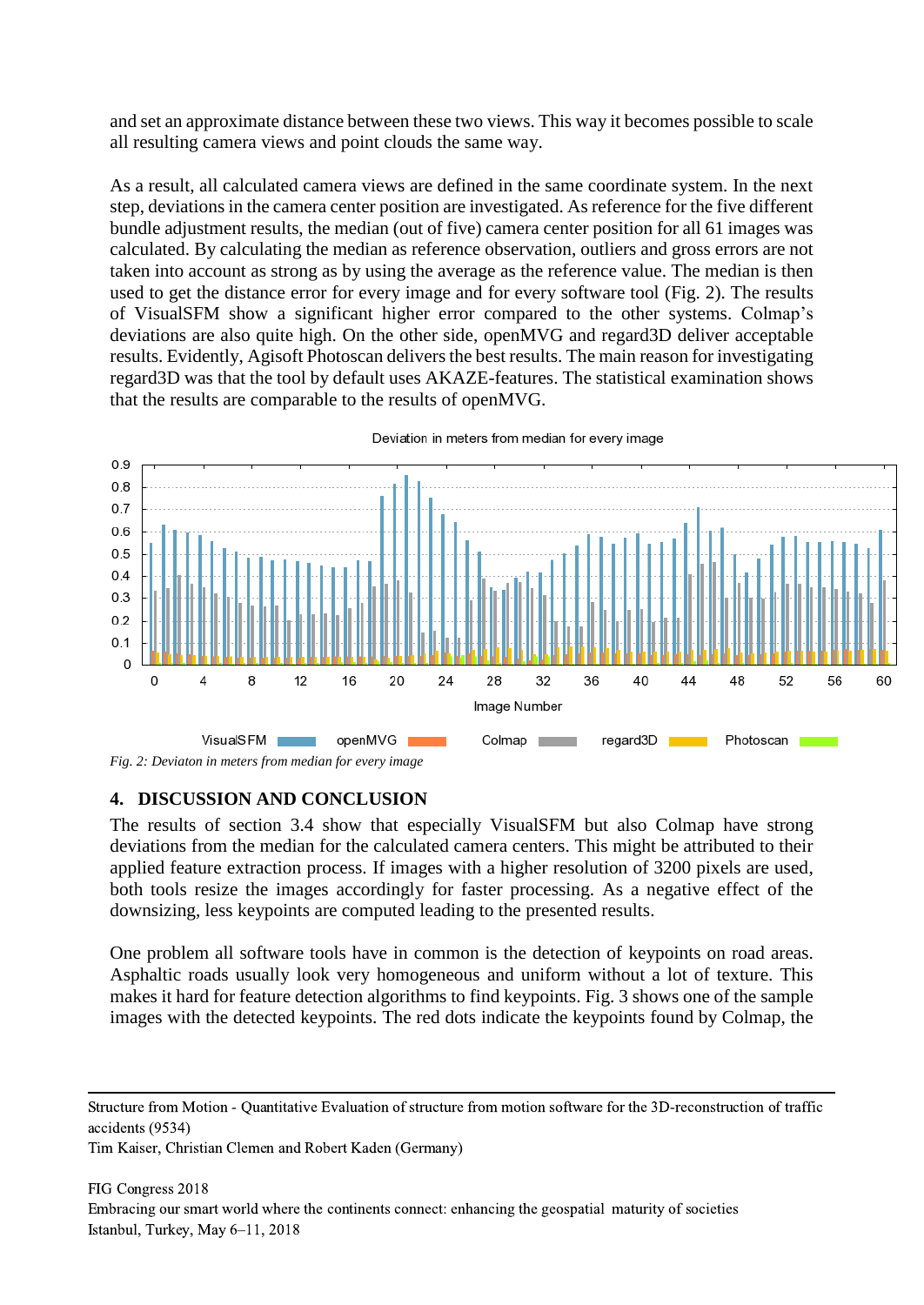yellow dots are the keypoints calculated by openMVG and the blue dots show the calculated AKAZE-features. It clearly shows that very few keypoints are detected on asphaltic road segments, while the most keypoints are found on objects of the built environment. The figure also demonstrates that there is no big difference between the two feature detection algorithms SIFT and AKAZE. Both methods cannot find many points on the street due to the lack of textured areas.



*Fig. 3: Feature point detection on road. Feature points in red are detected by Colmap in yellow by openMVG and in blue by regard3D*

<span id="page-9-0"></span>Concerning the registration process of two images, the best results are achieved when correctly matched feature points are evenly distributed over the whole image. Within the application of traffic accident mapping and hence the need to work with road image data this distribution might not always be guaranteed. When thinking about a reconstruction on a country road where objects from the built environment are missing the task of accurate camera reconstruction can become difficult. Consequently, it has to be investigated in future work, if the basic feature detection and matching algorithms of the used tools can be modified accordingly in order to increase the amount of detected keypoints on country road scenes.

The intention of the conducted investigation was to select an appropriate SfM tool for the accident scene reconstruction. After finishing the study, we agreed on using openMVG for our further research project. An important reason was that openMVG performed quite good

Structure from Motion - Quantitative Evaluation of structure from motion software for the 3D-reconstruction of traffic accidents (9534)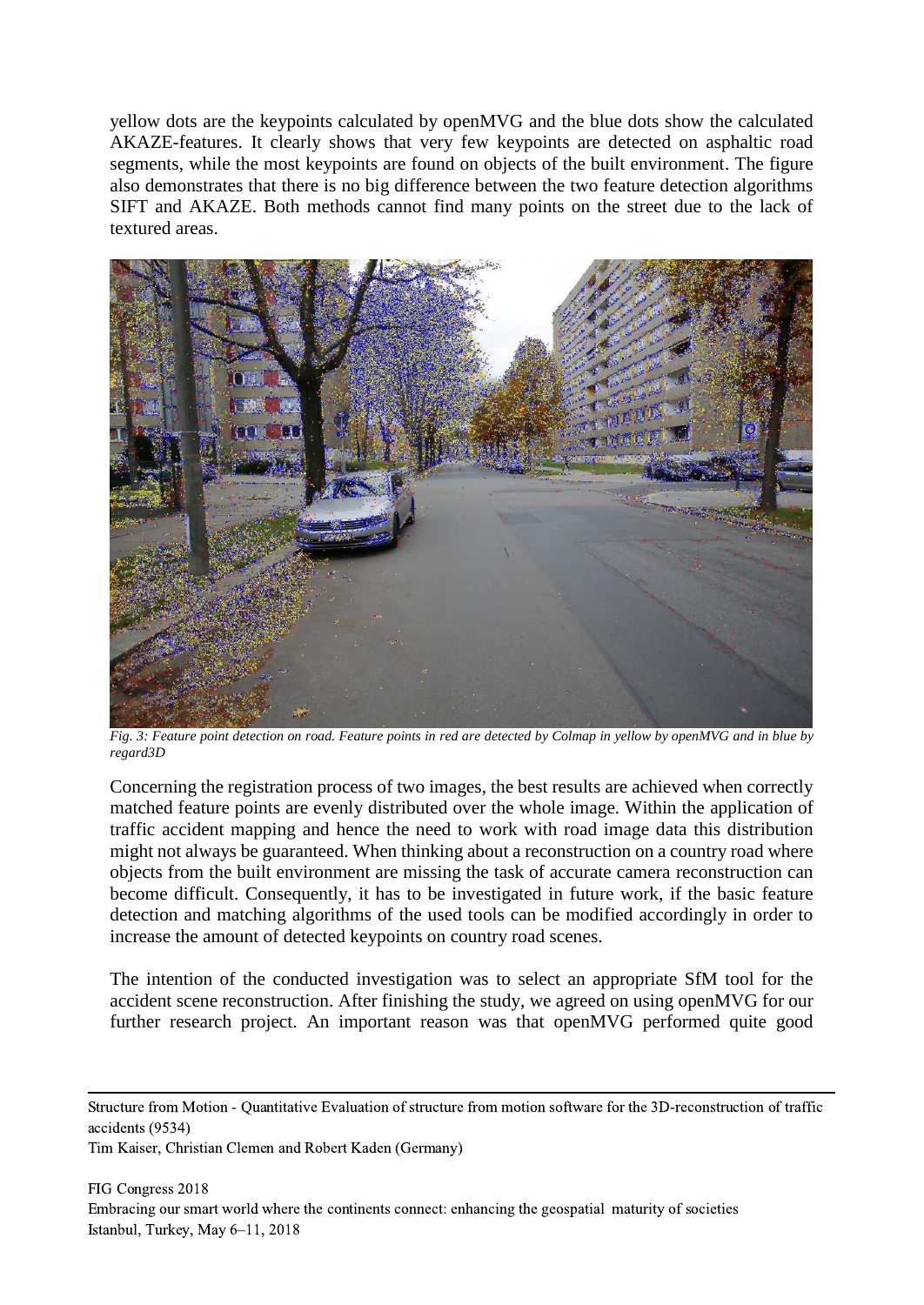regarding the geometric accuracy of the registered views. In addition, it implements more sophisticated camera models compared to for example VisualSFM. openMVG also can be considered as a complete SfM software library additionally providing useful features that go beyond the basic SfM pipeline. Furthermore, the openMVG community features an active development and improvement of the library. Another benefit of openMVG is that it does not require a special hardware / video card as all calculation are executed on the CPU. In fact, this makes the reconstruction process last a bit longer compared to VisualSFM or Colmap but as police departments usually are limited concerning their hardware infrastructure the waiver of GPU-computing might be also an advantage. Since openMVG can be operated completely from its command line interface, it would become possible to implement a customized GUI for the police around the openMVG executables. This way it would be ensured to keep the SfM processing for police authorities as easy as possible.

## **ACKNOWLEDGMENTS**

The European Social Fund (ESF) and the Free State of Saxony (funding no. 100316427) financially support this research project.





### **REFERENCES**

Agent, J.R.; Barrett, M.L.; Agent, K.R. (2005): Evaluation of Methods to Limit the Time Taken to Investigate Crash Sites. Kentucky Transportation Center.

Alcantarilla, P. F.; Nuevo, J.; Bartoli, A. (2013): Fast Explicit Diffusion for Accelerated Features in Nonlinear Scale Spaces. In : British Machine Vision Conf. (BMVC).

Buck, U.; Naether, S.; Räss, B.; Jackowski, C.; Thail, M. J. (2013): Accident or homicide - Virtual crime scene reconstruction using 3D methods. In *Forensic Science Internationl* (225), pp. 75–84.

Cooner, S. A.; Balke, K. N. (2000): Use of Photogrammetry for Investigation of Traffic Incident Scenes. Texas Department of Transportation.

Du, X.; Jin, X.; Zhang, X.; Shen, J.; Hou, X. (2009): Geometry features measurement of traffic accident for reconstruction based on close-range photogrammetry. In *Advances in Engineering Software* 40 (7), pp. 497–505.

Eltner, A.; Schneider, D. (2015): Analysis of Different Methods for 3D Reconstruction of Natural Surfaces from Parallel-Axes UAV Images. In *Photogram Rec* 30 (151), pp. 279–299.

Fischler, M. A.; Bolles, R. C. (1981): Random sample consensus. A paradigm for model fitting with applications to image analysis and automated cartography. In *Commun. ACM* 24 (6), pp. 381–395.

Structure from Motion - Quantitative Evaluation of structure from motion software for the 3D-reconstruction of traffic accidents (9534)

Tim Kaiser, Christian Clemen and Robert Kaden (Germany)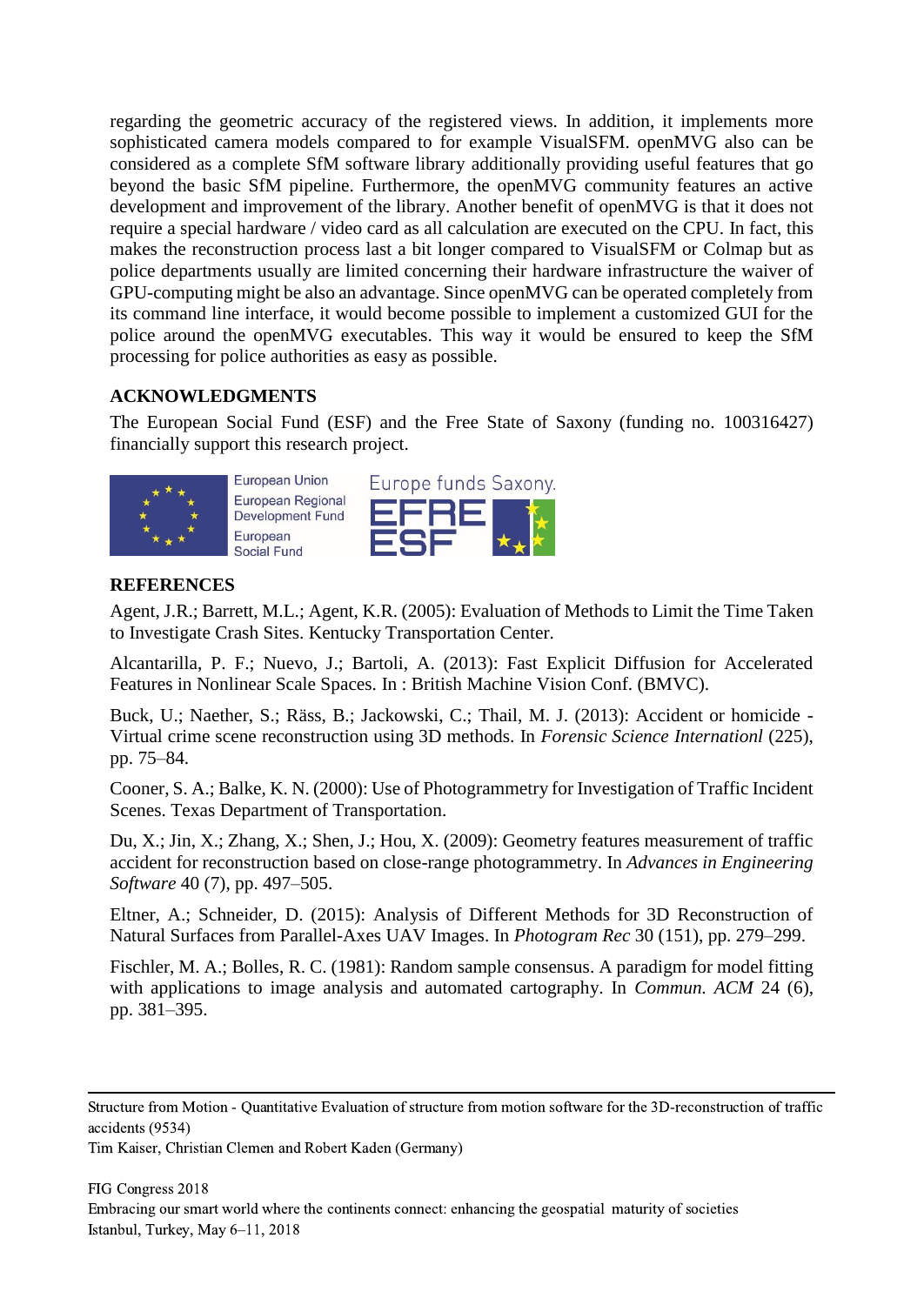Fraser, C.; Hanley, H.; Cronk, S. (2008): Close-range photogrammetry for accident reconstruction. In *Proceedings of XXI ISPRS congress commission V, WG V*, pp. 125–128.

Kaden, R. (2005): Entwicklung eines digitalen Aufnahmeverfahrens zur räumlichen Erfassung von Verkehrsunfallstellen. Diplomarbeit. Hochschule für Technik und Wirtschaft, Dresden.

Moulon, P.; Monasse, P.; Perrot, R.; Marlet, R. (2017): OpenMVG: Open Multiple View Geometry. In Bertrand Kerautret, Miguel Colom, Pascal Monasse (Eds.): Reproducible Research in Pattern Recognition. 1<sup>st</sup> ed.: Springer International Publishing.

Pagounis, V.; Tsakiri, M.; Palaskas, S.; Biza, B.; Zaloumi, E. (2006): 3D Laser Scanning for Road Safety and Accident Reconstruction. In : Proceedings of the XXIIIth international FIG congress, pp. 8–13.

Regard3D (2018). Available online at www.regard3d.org.

Sächsisches Staatsministerium des Innern (2016): Verwaltungsvorschrift Verkehrsunfall. VwV Verkehrsunfall, revised 10/7/2016.

Schonberger, J. L.; Frahm, J.-M. (2016): Structure-from-Motion Revisited. In : Proceedings of the IEEE Conference on Computer Vision and Pattern Recognition. 2016., pp. 4104–4113.

Stáňa, I.; Tokař, S.; Bucsuházy, K.; Bilík, M. (2017): Comparison of Utilization of Conventional and Advanced Methods for Traffic Accidents Scene Documentation in the Czech Republic. In *Procedia Engineering* 187, pp. 471–476.

Wu, C. (2011): VisualSFM: A Visual Structure from Motion System. Available online at http://ccwu.me/vsfm/.

#### **BIBLIOGRAPHICAL NOTES**

Tim Kaiser, born 1992. Graduated in 2017 as a M.Eng. in Geomatics/Management from the HTW Dresden, University of Applied Sciences. Since then he is a PhD Student at the Faculty of Geoinformation.

Christian Clemen, born 1976. Graduated in 2004 as a Dipl.-Ing. in Surveying from the Technical University of Berlin. From 2004 to 2010 he was an Assistant at the Department of Geodesy and Geoinformation, Technical University of Berlin. He then worked as a GNSS software engineer for Alberding GmbH, Wildau. Since 2013 he has been a full professor at the HTW Dresden, University of Applied Sciences. Within FIG he is national delegate for commission 10 and chairing the JWG BIM.

Robert Kaden, born 1979. Graduated in 2009 as a M.Sc. in Geodesy and Geoinformation Science from the Technical University of Berlin. From 2009 to 2012 he was an Reseach Assistant at the Department of Geodesy and Geoinformation Science, Technical University of Berlin and from 2013 to 2015 at the Chair of Geoinformatics, Munich University of

Structure from Motion - Quantitative Evaluation of structure from motion software for the 3D-reconstruction of traffic accidents (9534)

Tim Kaiser, Christian Clemen and Robert Kaden (Germany)